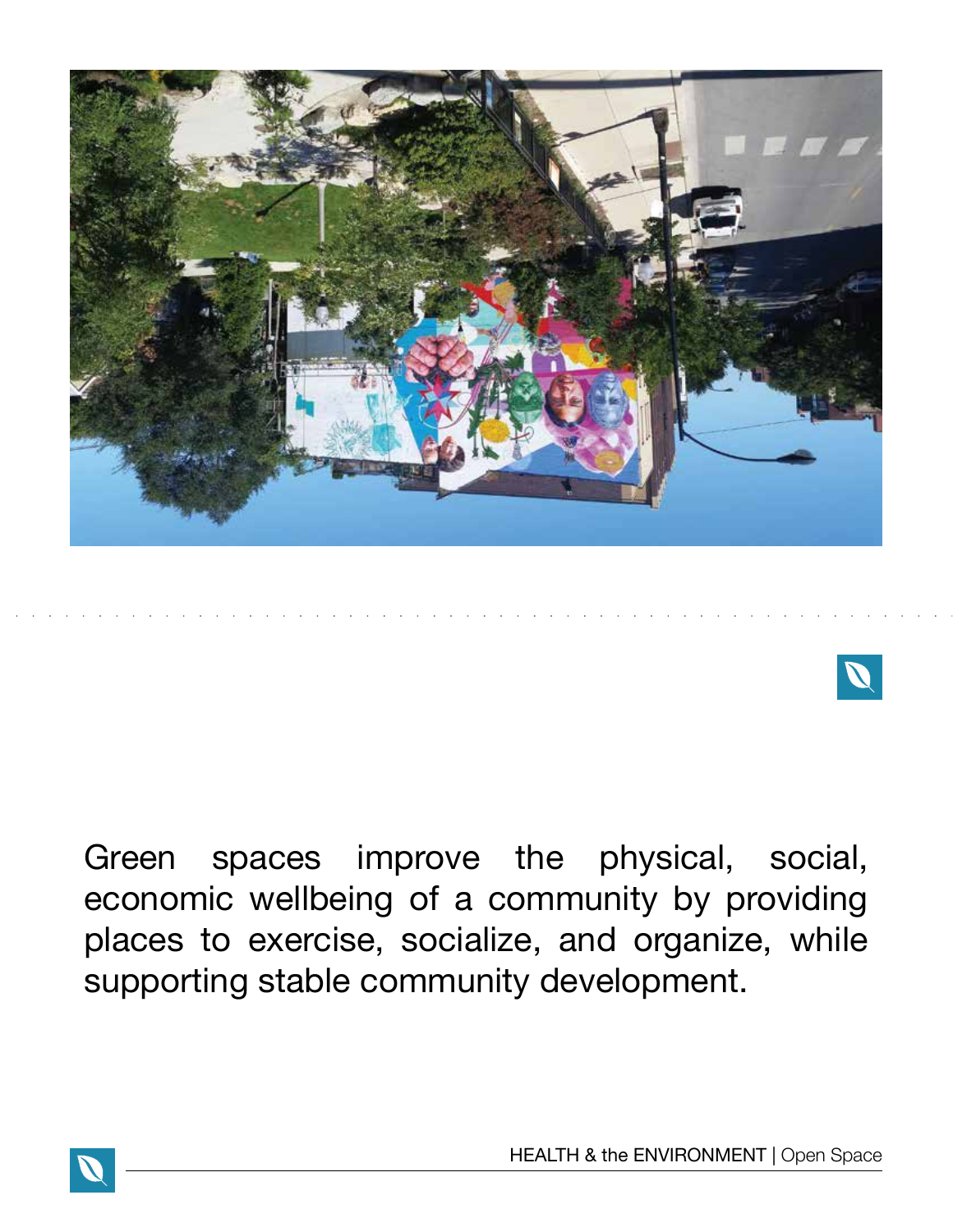



## Landfills can contaminate groundwater, damage crops, and cause serious health problems.



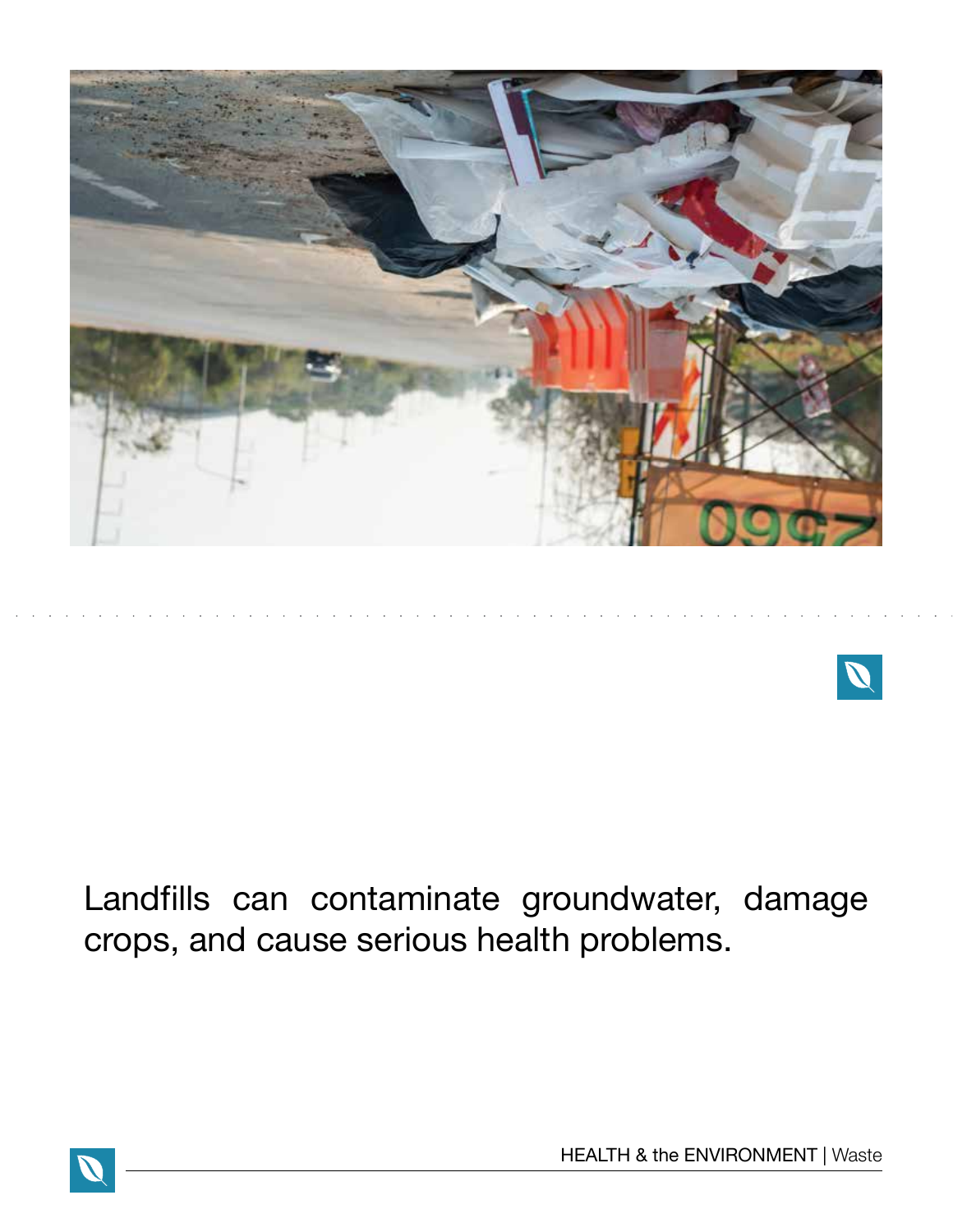



Heat islands are large areas of asphalt or concrete that can result in hotter temperature differences up to 22 degrees Fahrenheit. Hotter temperatures increase energy demands and costs, risk of heat-related illnesses or death, and greenhouse gas emissions.

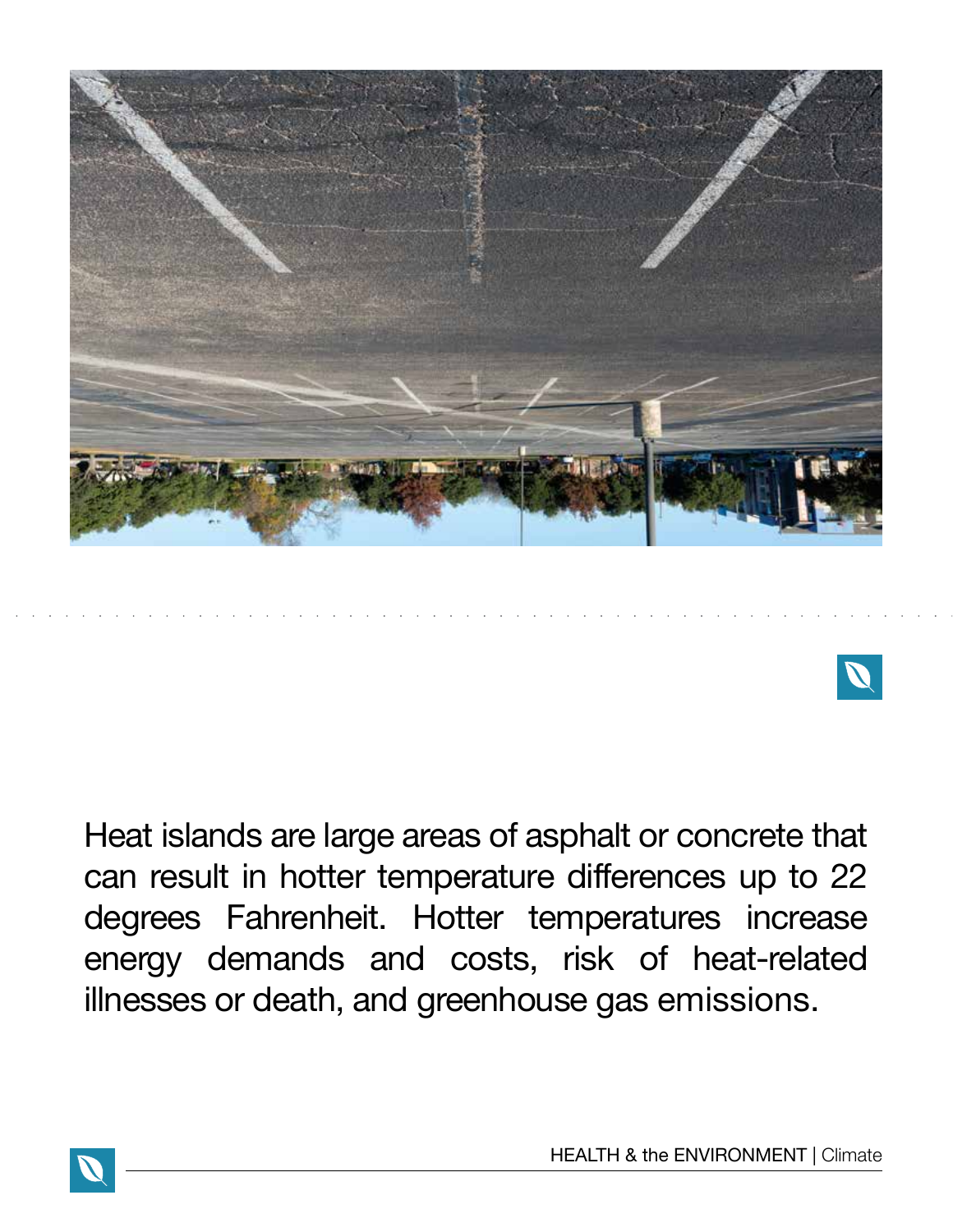



## About 6,800 gallons of water is required to grow a day's food for a family of four.

HEALTH & the ENVIRONMENT | Water Use

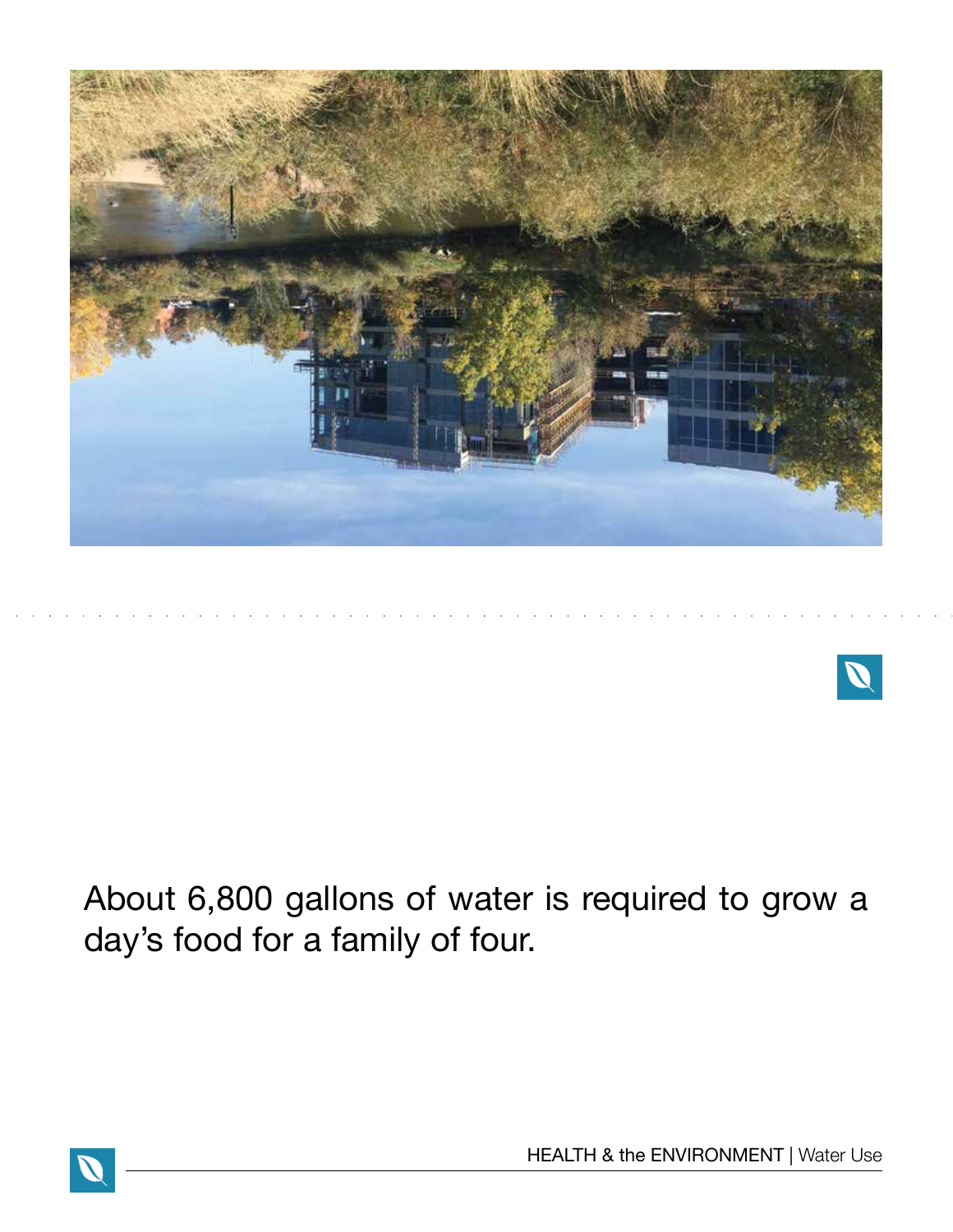



Ongoing exposure to nitrogen dioxide and fine particular matter found in soils affects cognitive development in children.

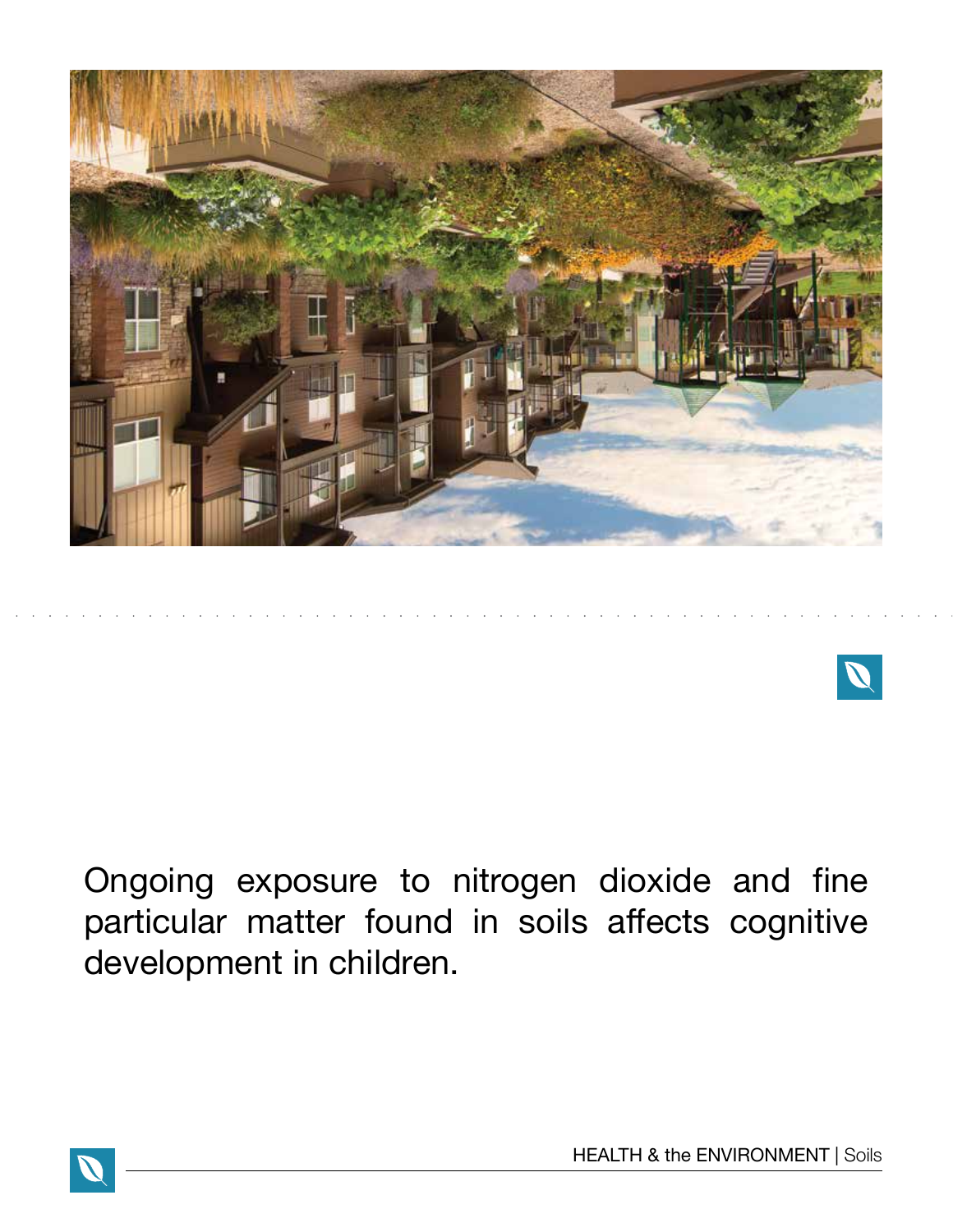



Exposure to noise can have physical, mental, and emotional health impacts.

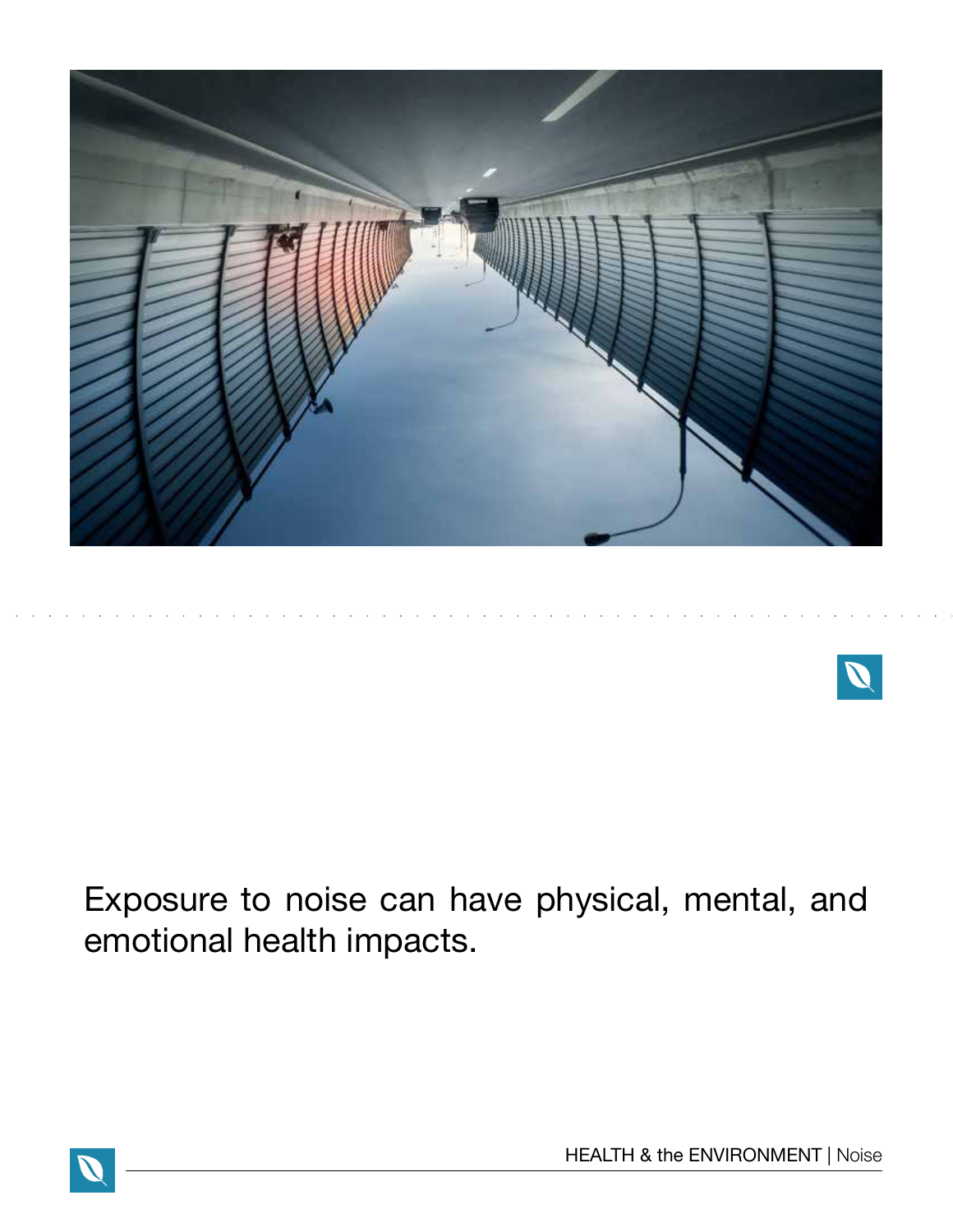



"Nature Deficit Disorder" is a recognized condition, resulting in negative health impacts.

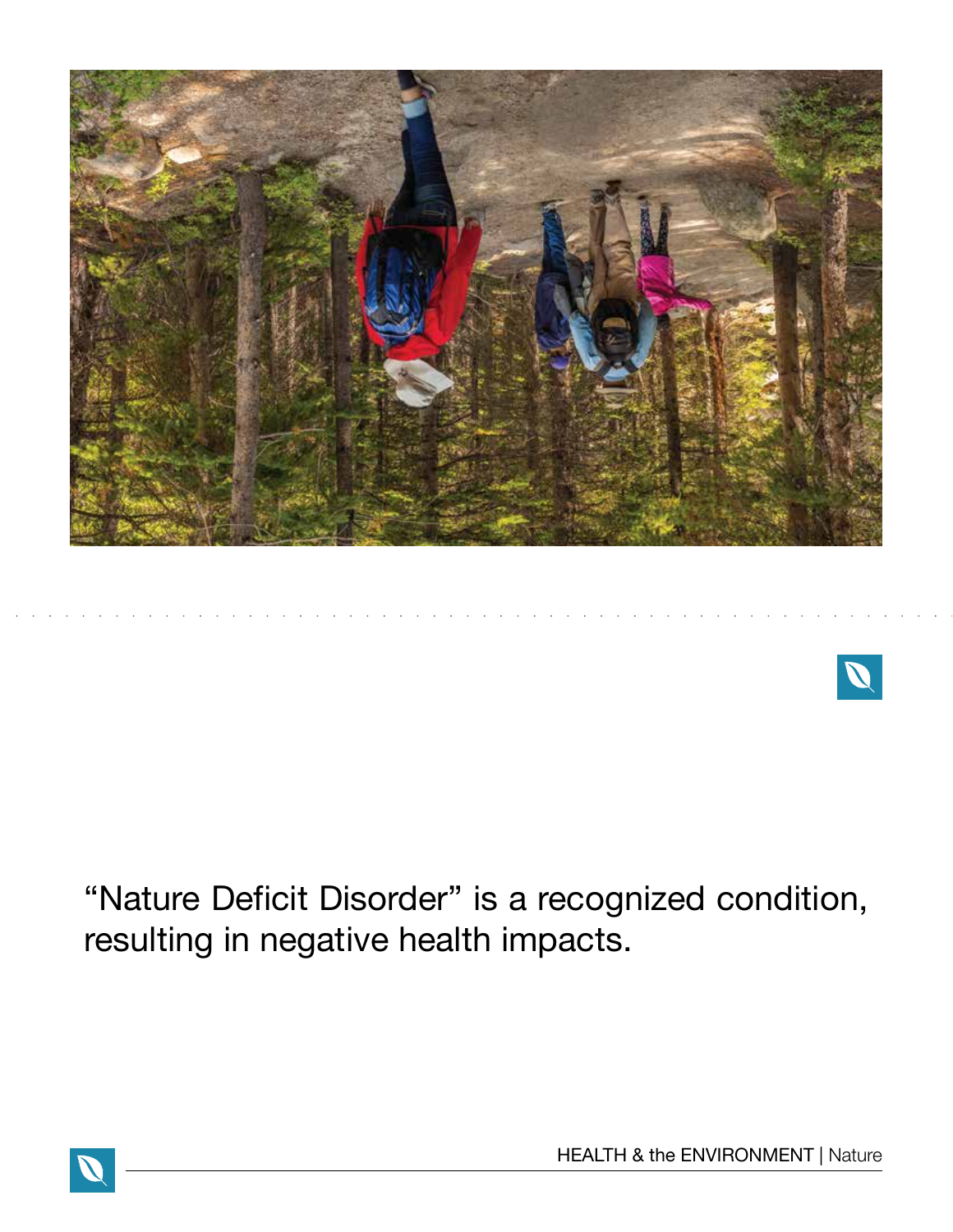



## Half of all household water consumption is used outdoors, such as watering the lawn.



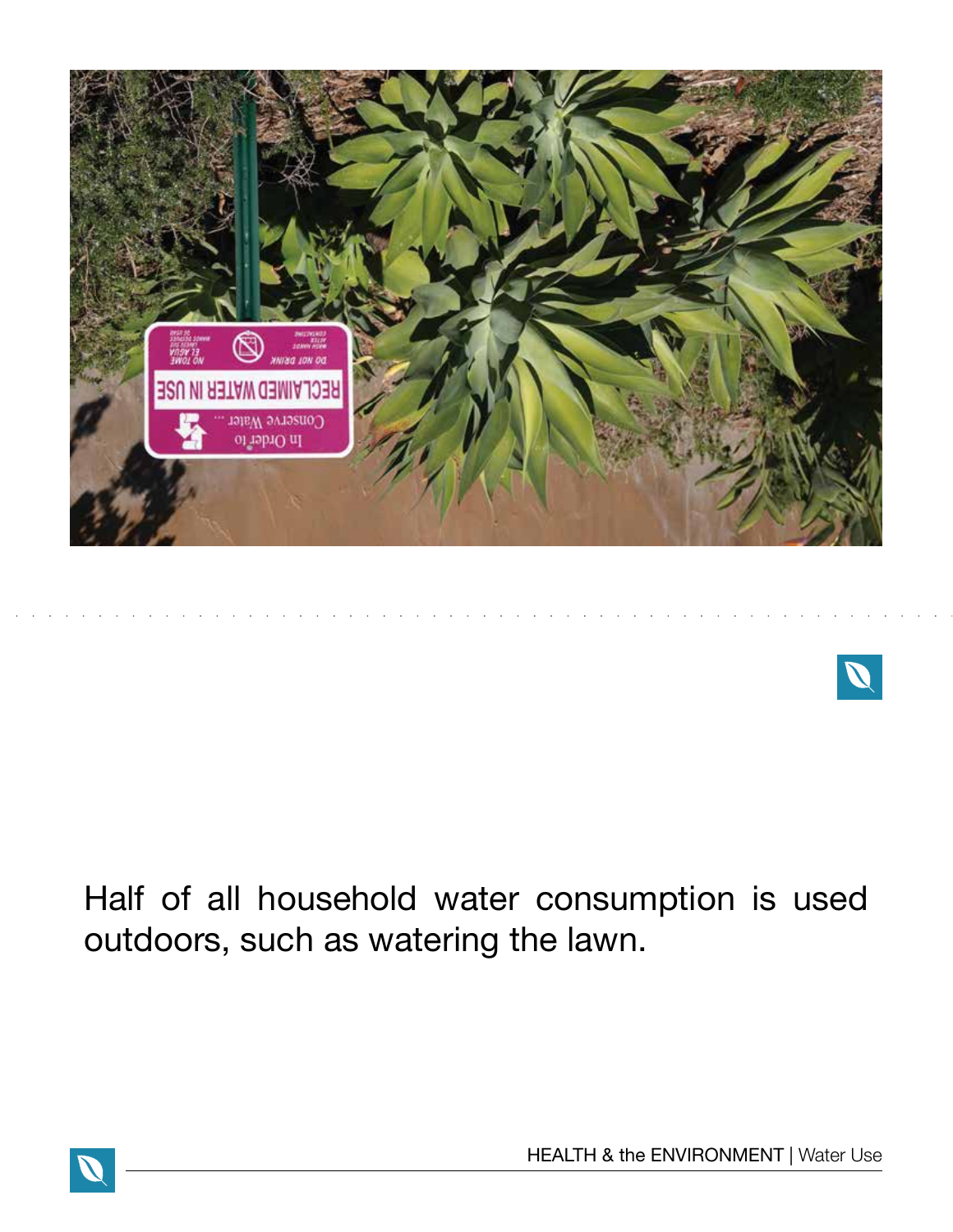

Reducing automobile trips by improving the availability of mass transit, walking, and bicycling could help reduce air pollution, especially in urban areas.

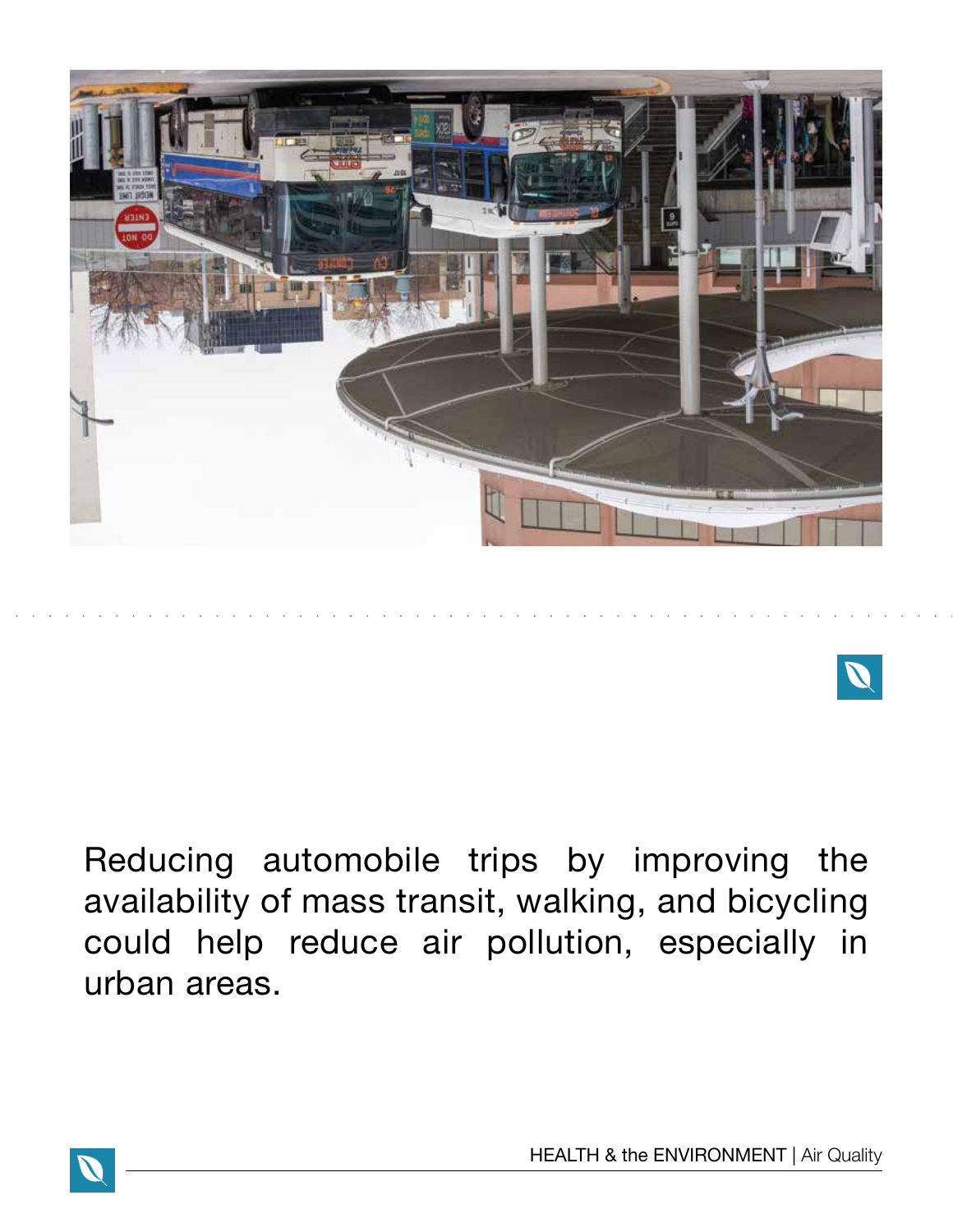



We breathe more than 15,000 liters of air every day so clean air is a critical component to our health.

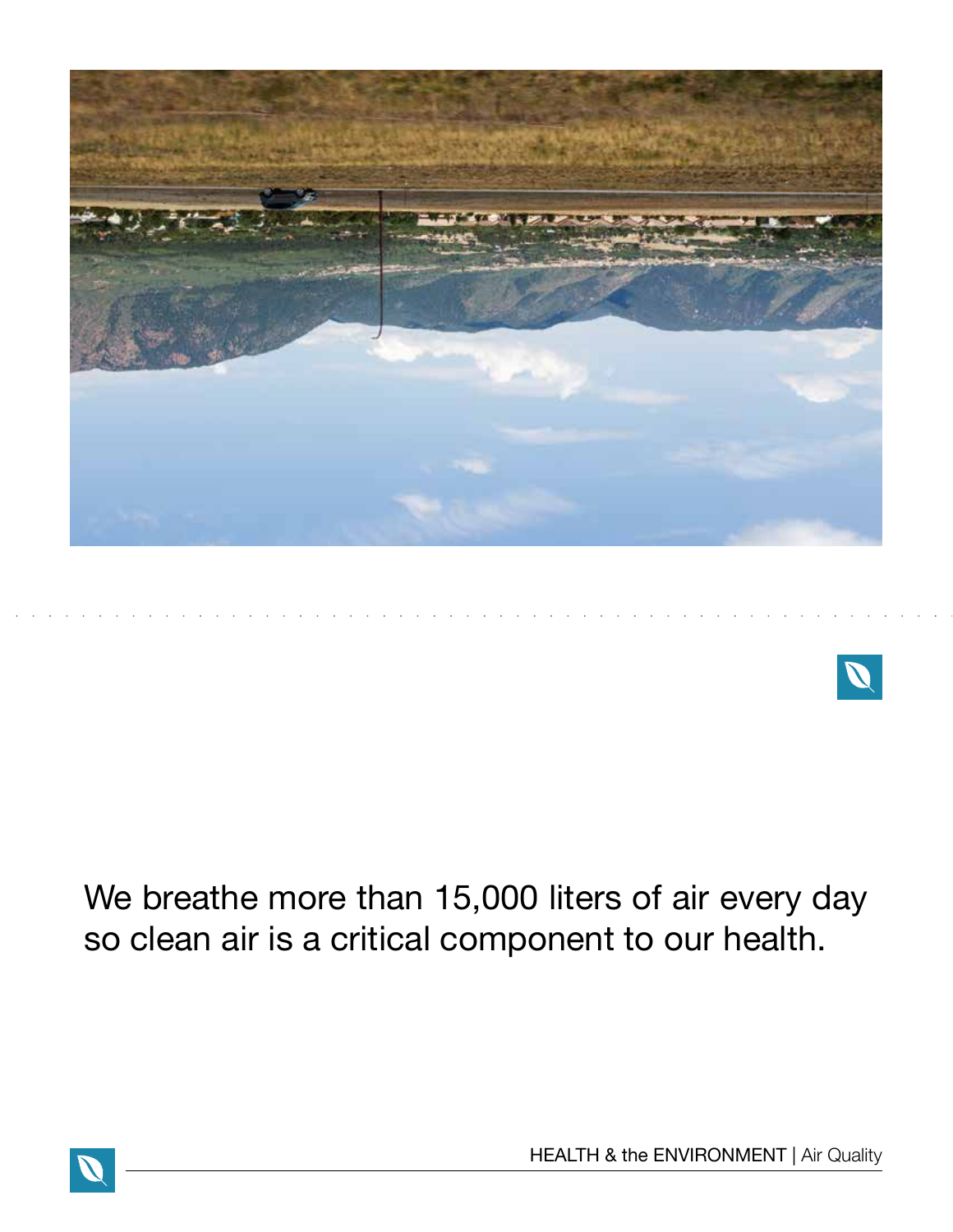



Air pollution is the number one environmental cause of adverse health effects, including asthma, diminished lung function, congenital birth disorders, childhood cancer, and cardiovascular disease.



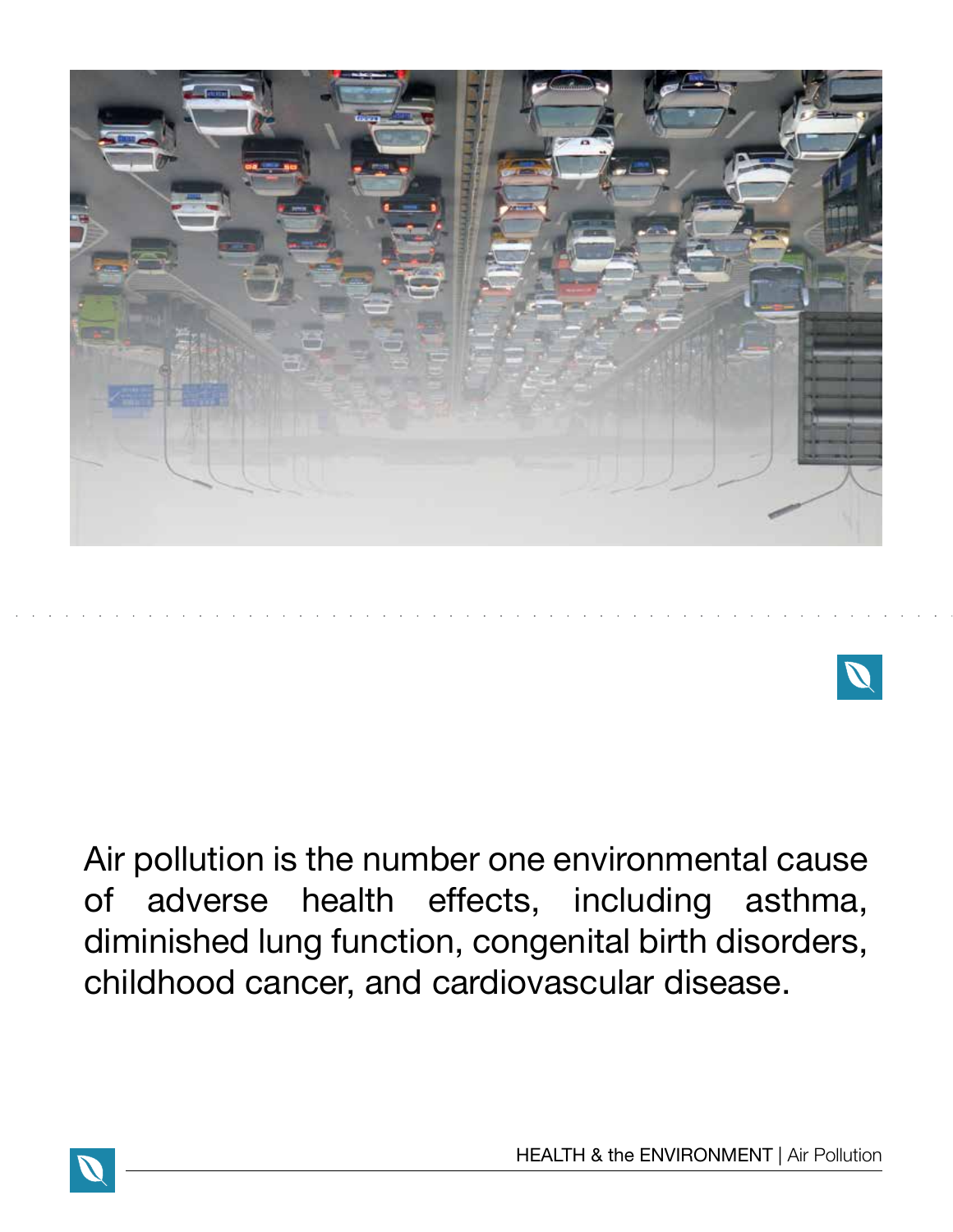



Through the process of photosynthesis, trees offset greenhouse gas emissions and remove carbon dioxide from the atmosphere.